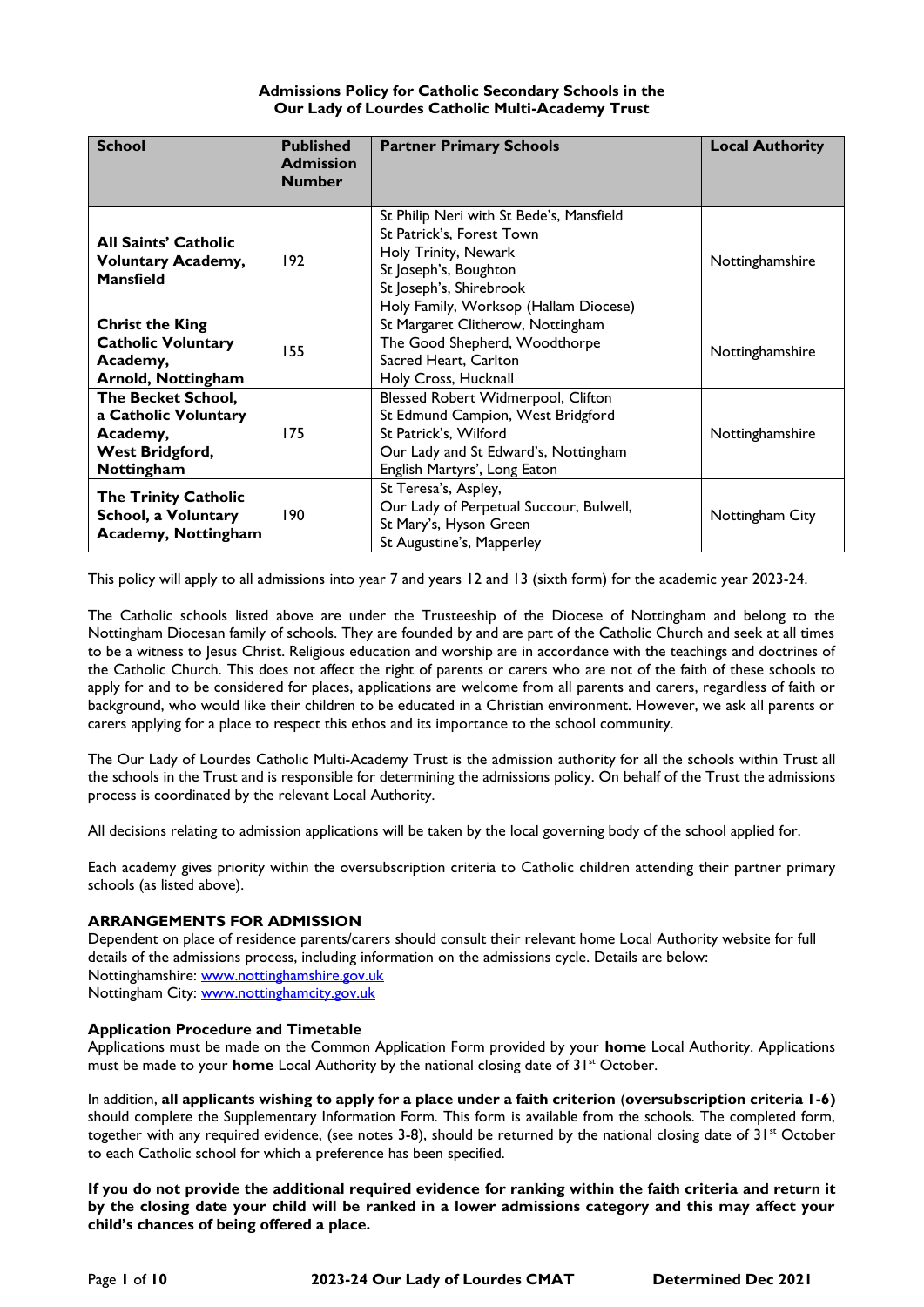# **ALL APPLICATIONS – HOW PLACES ARE ALLOCATED**

The Local Authority forward details of all applicants to the relevant school local governing Body. Using the information on both the Common Application Form and the Supplementary Form, each school local governing Body draws up a ranked list using the oversubscription criteria listed below. The Local Authority then allocates places on behalf of the relevant school local governing Body up to the admissions number. When a place can be offered at more than one of the schools listed on your application, the Local Authority will offer a place at the highest preferred school where a place is available.

## **ADMISSION OF PUPILS OUTSIDE NORMAL AGE GROUP**

Parents may seek a place for their child outside of the normal age group for example if the child is exceptionally gifted and talented or has experienced problems such as ill health. It is anticipated that children will be educated out of their normal age group in only a small number of very exceptional circumstances.

Should you wish to seek a place for your child outside of their normal age group you should still make an application for a school place for your child's normal age group and you should also submit a request for admission out of the normal age group at the same time, following the procedure set out by your **home** local authority.

In addition to taking into account the views of the head teacher, including the head teacher's statutory responsibility for the internal organisation, management and control of the school, the school local governing body will take into account the views of the parents and of appropriate medical and education professionals. A decision will then be made on which age group the child should be admitted taking into account the circumstances of each case and the best interests of the child.

Once that decision has been made the oversubscription criteria will be applied to determine if a place can be offered at the school.

Your statutory right to appeal against the refusal of a place at a school for which you have applied is unaffected. However, the right to appeal does not apply if you are offered a place at the school but it is not in your preferred age group.

The school is not required to honour a decision made by another admission authority on admission out of the normal age group.

# **LATE APPLICATIONS**

**Nottinghamshire:** Certain late applications submitted in the normal admissions round that are received by Nottinghamshire County Council after the closing date but before the date set by Nottinghamshire County Council for exceptional late applications will be treated as on time. Such applications will be from parents or carers who:

- have moved into Nottinghamshire; or
- can establish at the time of completing the form that there were exceptional reasons for missing the closing date and were, therefore, unable to meet the published closing date.

Governing Bodies will treat such applications as on time where it is practical to include them in their first ranking.

All other late applications for secondary school places received by Nottinghamshire Local Authority after the closing date will be dealt with after the offer day.

**Nottingham City:** Nottingham City Council and the Governing Body may be willing to accept applications which are received after the closing date but before the date set by the Local Authority for exceptional late applications, for example:

- a family returning from abroad
- a lone parent who has been ill for some time
- a family moving into Nottingham from another area
- other exceptional circumstances

Each case will be treated on its merits. Any preferences received by Nottingham City Council up to the date set by the Local Authority, with good reason for being late, and where appropriate, with the agreement of the Governing Body will be included in the first cycle of allocations and will be notified on the national offer day.

All other late applications for secondary school places received by Nottingham City Council after the closing date will be dealt with after the offer day.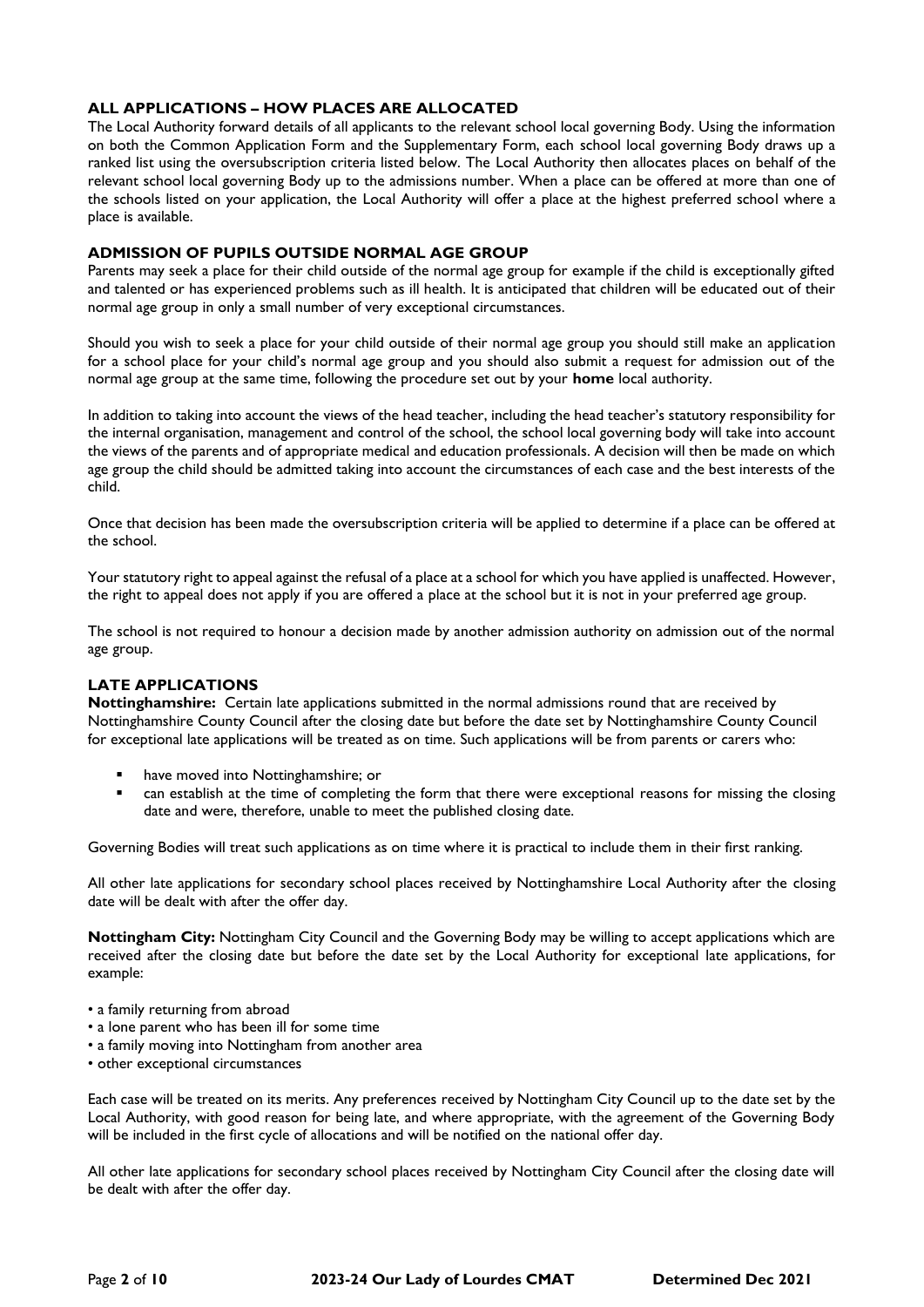# **IN YEAR APPLICATIONS – APPLICATIONS DURING THE SCHOOL YEAR**

Christ the King Catholic Voluntary Academy, Arnold participates in Nottinghamshire County Council's In-Year Coordinated Admissions Scheme. Details of the application process are available from the school and from the Local Authority, see below:

> **Nottinghamshire County Council:** Website: [www.nottinghamshire.gov.uk](http://www.nottinghamshire.gov.uk/) Telephone: 0300 500 8080

Details of the In-Year application process and application forms for In-Year applications to the All Saints' Catholic Voluntary Academy Mansfield, The Trinity Catholic School, A Voluntary Academy, Nottingham and The Becket School Catholic Voluntary Academy, West Bridgford are available from the schools directly and also the school websites, see below:

| The Becket School Catholic Voluntary Academy, West Bridgford:<br>Website: www.becketonline.co.uk<br>Telephone: 0115 982 4280        |  |
|-------------------------------------------------------------------------------------------------------------------------------------|--|
| All Saints' Catholic Voluntary Academy, Mansfield:<br>Website: www.allsaints.notts.sch.uk<br>Telephone: 01623 474700                |  |
| The Trinity Catholic School, A Voluntary Academy, Nottingham:<br>Website: www.trinity.nottingham.sch.uk<br>Telephone: 0115 929 6251 |  |

If applying for a place on faith grounds you should also complete a Supplementary Information Form available from the academies.

For all schools once an application has been made, it will be passed to the school Governing Body for consideration.

Where there are places available but more applications than places, the published oversubscription criteria will be applied. If there are no places available, the child will be added to the academy's waiting list. You will be advised of the outcome of your application in writing within 15 school days of its receipt

If your application is refused, parents have a statutory right to appeal (see 'Appeals' below). The appeal should be lodged within 20 school days after the date of your refusal letter.

## **WAITING LISTS**

Parents whose children have not been offered a place will be added to the school's Waiting List unless they have been offered a place a higher preference school.

Waiting Lists for admission for year 7 to year 11 will be maintained until the end of the academic year applied for and the child's name will remain on the Waiting List until that time unless the parents request the school to remove the child's name from the list earlier.

Waiting Lists for admission for year 12 and year 13 will remain open until the end of the autumn term of the year applied for.

Parents must make a further application for a school place in respect of a later academic year and if a place is not available, the child's name can be added to the Waiting List.

Waiting Lists are ranked in the same order as the oversubscription criteria listed below. Your child's position on the Waiting List may change. This means that a child's Waiting List position during the year could go up or down. Any late applications will be added to the Waiting List in accordance with the oversubscription criteria.

Inclusion on a school's Waiting List does not mean that a place will eventually become available.

## **APPEALS**

If a child is not offered a place, parents/carers have a statutory right to appeal. This should be done by writing to the school setting out your grounds for appeal no later than twenty school days after the decision letter has been received.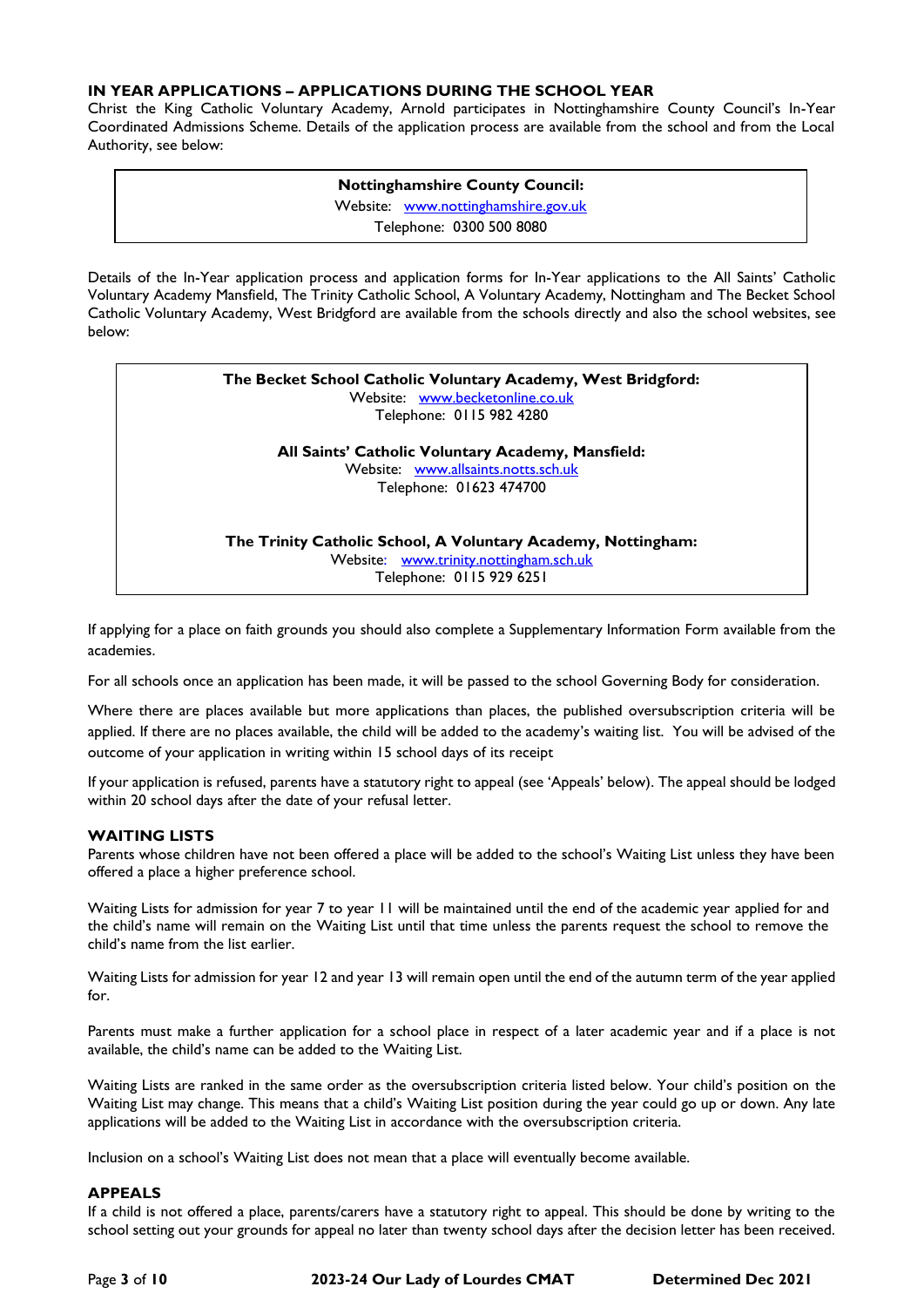The appeal will be arranged on behalf of the school governing body by the Catholic Schools Appeals Service and will be heard by an independent panel. The decision of the panel will be binding on the school.

## **FAIR ACCESS PROTOCOLS**

Local Authorities are required to have Fair Access Protocols in order to make sure that unplaced children especially the most vulnerable, are offered a place at a suitable school as quickly as possible. This includes admitting children above the published admissions number to schools that are already full. Students allocated as place under Fair Access Protocols will take precedence over those on a Waiting List. The schools listed in this policy participate in the Fair Access Protocol operated by the Local Authority within which they are located.

#### **APPLICATIONS FOR TWINS AND MULTIPLE BIRTH PUPILS**

In cases where there is one remaining place available and the next child on the Waiting List is one of a twin or of other multiple birth groups, then both twins (or all the siblings in case of multiple births) will be admitted even if this means that the Published Admission Number will be exceeded as long as the school local governing body decides that the education of pupils in that year group will not be detrimentally affected.

#### **Children of UK service personnel (UK Armed Forces) and returning crown servants**

For families of UK service personnel with a confirmed posting to the area, or crown servants returning to live in the area from overseas, the Governors will:

- Process an application in advance of the family arriving in the area provided it is accompanied by an official letter that declares a relocation date and a Unit postal address or quartering area address to use when considering the application against the school's oversubscription criteria.
- Accept a Unit postal address or quartering area address for admissions purposes for a service child.

The Governors will not refuse a service child a place because the family does not currently live in the area.

#### **FRAUDULENT INFORMATION**

If the allocation of a place has been made on the basis of fraudulent or intentionally misleading information, the governors reserve the right to withdraw the place.

#### **OVERSUBSCRIPTION CRITERIA**

Where a school has more applications than places available the governing body will draw up a ranked list based on the criteria listed below and will allocate places accordingly.

In accordance with legislation Pupils with an Educational Health and Care Plan (EHCP) (a plan made by the Local Authority under Section 37 of the Children and Families Act 2014 which specifies the special educational provision required for a child) which names the school will be allocated a place first. This will reduce the number of places available.

*1. Catholic children who are 'looked after' or who were 'previously looked after' including those children who appear to have been in state care outside of England and ceased to be in state care as a result of being adopted (see Notes 1 and 2).*

*2. Catholic children (see Note 2).*

*3. Other children who are 'looked after' or who were 'previously looked after' including those children who appear to have been in state care outside of England and ceased to be in state care as a result of being adopted (see Note 1)*

*4. Catechumens, Candidates and members of Eastern Christian Churches (see Notes 3, 4 and 5)*

*5. Children of other Christian denominations whose membership is evidenced by a minister of religion (see Note 6).*

*6. Children of other faiths whose membership is evidenced by a religious leader (see Note 7).*

*7. Any other children*

*First priority within the individual criteria will be given to applications from children who attend one of the partner primary schools.*

*Second priority within the individual criteria will be given to applications for children who will have siblings (see Note 9) attending the school in years 7-11 at the proposed time of admission.*

*In the event of oversubscription within any criterion allocation of places will be decided on distance measurements supplied by the Local Authority. (See below)*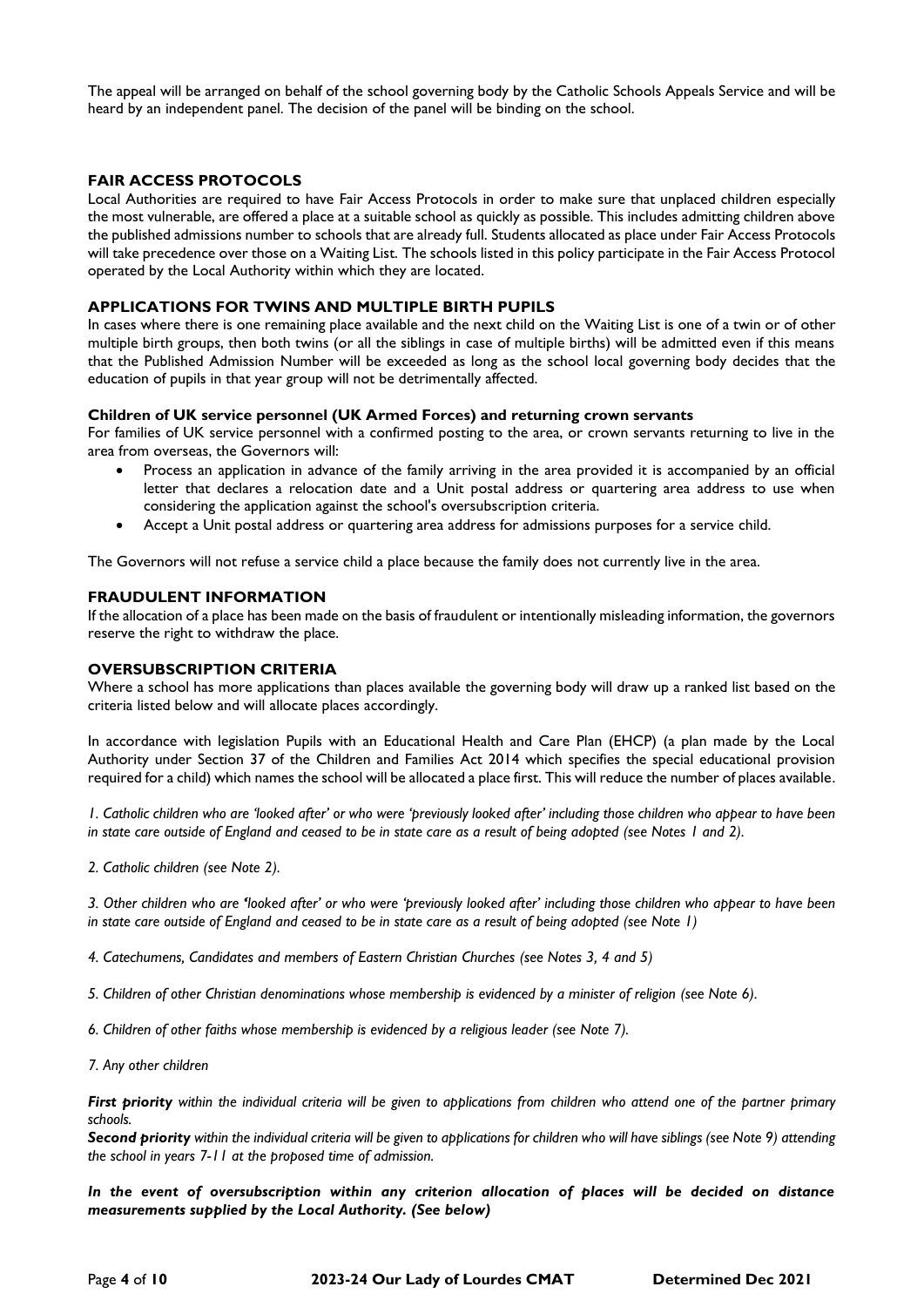**Nottinghamshire:** Distance measurements will be taken in a straight line from the entrance to the child's home (as defined by the Local Authority) to the principal entrance to the main administrative building of the Academy. This will be calculated by using the County Council's computerised distance measuring software. In the event of needing to discriminate between pupils living in the same block of flats, where the County Council's computerised distance measuring software produces the same distance measurement, the lower the number of the flat the closer it will be judged to be to the school.

**Nottingham City**: Distance will be measured in a straight line (by a computerised geographical information system) from the centre of the school campus to a point at the pupil's home address identified by the Local Land and Property Gazetteer.

In a very few cases, it may not be possible to decide between the applications of those pupils who are the final qualifiers for a place (e.g. children who live at the same address or have the same distance measurement). In this exceptional situation the governors will admit the additional child above the Planned Admission Number.

# **Notes (these form part of the oversubscription criteria)**

1. A looked after child is a child who is (a) in the care of a local authority, or (b) being provided with accommodation by a local authority in the exercise of their social services functions in accordance with section 22(1) of the Children Act 1989 at the time of making an application to a school. A child is regarded as having been in state care outside of England if they were in the care of or were accommodated by a public authority, a religious organisation, or any other provider of care whose sole or main purpose is to benefit society.

Previously looked after children are children who were looked after, but ceased to be so because they were adopted (or became subject to a child-arrangements order or special guardianship order). This includes children who were adopted under the Adoption Act 1976 and children who were adopted under section 46 of the Adoption and Children Act 2002.

Child arrangements orders are defined in *section 8 of the Children Act 1989*, as amended by *section 12 of the Children and Families Act 2014*. Child arrangements orders replace residence orders and any residence order in force prior to 22 April 2014 is deemed to be a child arrangements order. *Section 14A of the Children Act 1989* defines a 'special guardianship order' as an order appointing one or more individuals to be a child's special guardian (or special guardians).

2. 'Catholic' means a member of a Church in full communion with the See of Rome. This includes the Eastern Catholic Churches. This will be evidenced by a certificate of baptism in a Catholic Church or a certificate of reception into full communion with the Catholic Church signed by a Catholic Priest and stamped with the parish stamp. For the purposes of this policy, it includes a looked after child who is part of a Catholic family where a letter from a priest demonstrates that the child would have been baptised or received if it were not for their status as a looked after child (i.e. a looked after child in the process of adoption by a Catholic family).

For a child to be ranked as Catholic within the oversubscription criteria evidence of Catholic baptism or reception into the Church will be required. Those who have difficulty obtaining written evidence of baptism should contact their Parish Priest.

3. 'Catechumen' means a member of the catechumenate of a Catholic Church. This will be evidenced by a certificate of reception into the order of catechumens or a letter of verification signed by the parish priest and stamped with the parish stamp.

4. 'Candidate' means a candidate for reception into the Catholic Church. This will be evidenced by a letter of verification signed by the parish priest and stamped with the parish stamp.

5. 'Eastern Christian Church' includes Orthodox Churches, and is evidenced by a certificate of baptism or reception from the authorities of that Church.

6. 'Children of other Christian denominations' means children who belong to other churches and ecclesial communities which, acknowledge God's revelation in Christ, confess the Lord Jesus Christ as God and Saviour according to the Scriptures, and, in obedience to God's will and in the power of the Holy Spirit commit themselves: to seek a deepening of their communion with Christ and with one another in the Church, which is his body; and to fulfil their mission to proclaim the Gospel by common witness and service to the world to the glory of the one God, Father, Son and Holy Spirit. An ecclesial community which on principle has no credal statements in its tradition, is included if it manifests faith in Christ as witnessed to in the Scriptures and is committed to working in the spirit of the above.

All members of Churches Together in England (CTE) and Churches Together in Wales (CYTUN) are deemed to be included in the above definition, as are all other churches and ecclesial communities that are in membership of any local Churches Together Group (by whatever title) on the above basis.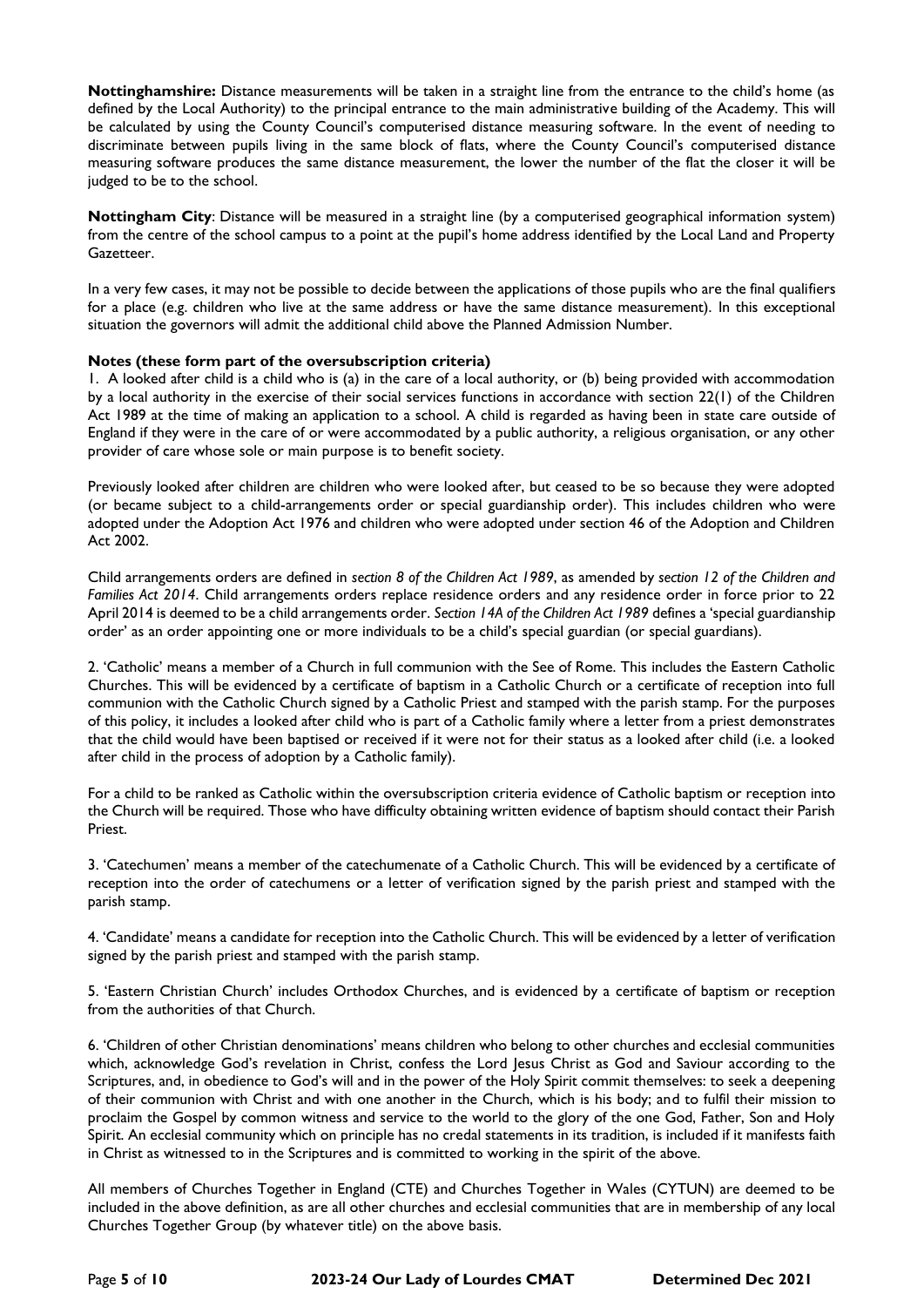Evidence will be a Baptism Certificate, a Certificate of Dedication or a letter of verification confirming the membership of the child signed by the minister of religion for that church.

7. 'Children of other faiths' means children who are members of a religious community that does not fall within the definition of 'other Christian denominations' at note 7 above and which falls within the definition of a religion for the purposes of charity law. The Charities Act 2011 defines religion to include:

- A religion which involves belief in more than one God, and
- A religion which does not involve belief in a God.

Case law has identified certain characteristics which describe the meaning of religion for the purposes of charity law, which are characterised by a belief in a supreme being and an expression of belief in that supreme being through worship.

This is evidenced by a Baptism Certificate, a Certificate of Dedication or a letter of verification confirming the membership of the child signed by the religious leader of the community.

8. 'Siblings' means a child who lives as a brother or sister in the same house, including natural brothers or sisters with either one or both parents in common, adopted brothers or sisters, stepbrothers or sisters, foster brothers or sisters, or the child of a parent's partner where the child for whom the school place is sought is living in the same family unit at the same address as that sibling. It also includes natural brothers or sisters where the child for whom the school place is sought is not living in the same family unit as the same address as that sibling.

9. A 'parent' means all-natural parents, any person who is not a parent but has parental responsibility for a child, and any person who has care of a child.

10. Home Address: The governors of each school use the same definition as used by the Local Authority within which the school is located and these are set out below:

Nottinghamshire: The child's place of residence is taken to be the parental home, other than in the case of children fostered by a local authority, where either the parental address or that of a foster parent(s) may be used. If a child's parents live at separate addresses, the address where the child permanently spends at least three 'school' nights (that is, Sunday, Monday, Tuesday, Wednesday or Thursday) will be taken to be the place of residence. Addresses of other relatives or friends will not be considered as the place of residence, even if the child stays there for all or part of the week. Evidence that the child's place of residence is permanent may also be sought and this should prove that the child lived at the address at the time of the application. Informal arrangements between parents will not be taken into consideration. For families of service personnel with a confirmed posting to the area or crown servants returning from overseas to live in the area a Unit postal address or quartering area address for a service child provided the application is accompanied by an official letter that declares a relocation date will be accepted.

Nottingham City: The child's ordinary place of residence will be deemed to be the residential property at which the child normally and habitually resides with the person or persons having parental responsibility for the child at the closing date for the receipt of the SCAF, i.e. 15 January 2023. Where parental responsibility is held by more than one person and those persons reside in separate properties, the child's ordinary place of residence will be deemed to be that property at which the child normally and habitually resides for the greater part of the week including weekends. If the child lives at two separate properties for an equal length of time, the ordinary place of residence will be deemed to be the address named on the Child Benefit letter. Informal residence agreements with family and friends will not be accepted unless there are exceptional circumstances, for which supporting evidence will be required.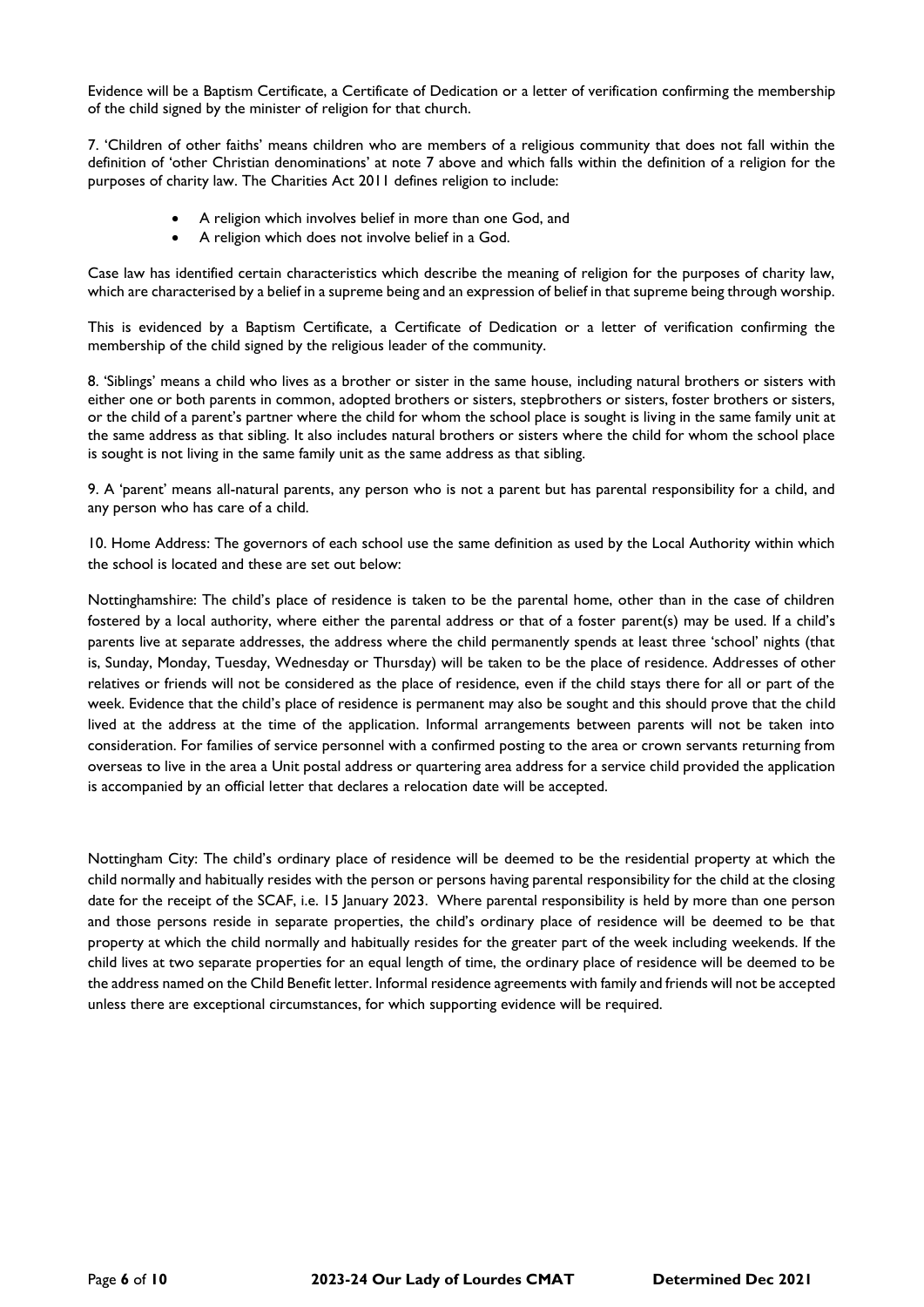# **SIXTH FORM ADMISSION ARRANGMENTS FOR SPECIFIC SCHOOLS**

# **THE BECKET SCHOOL, WEST BRIDGFORD**

The minimum academic requirements for entry into The Becket Sixth (Yr. 12) are: **Two Grade 6 and four Grade 5 at GCSE level**

Students have the opportunity to study 3 A level subjects, however we advise that students chose four A-levels initially with the intention of dropping to 3 by the end of the first half term in Year 12. This provides students to try out subjects before their final commitment to a two-year course.

| Subject(s)                 | Entry Criteria (Minimum GCSE Grade required)                               |  |  |
|----------------------------|----------------------------------------------------------------------------|--|--|
| Art and Design             | Grade 5 in Art                                                             |  |  |
| Biology                    | GCSE Separate Science: Grade 6 in Biology and at least one other Science   |  |  |
|                            | GCSE Combined Science: Grade 6 in both, and Grade 5 in Maths               |  |  |
| <b>Business</b>            | Grade 5 in English Language and a Grade 5 in Mathematics                   |  |  |
| Chemistry                  | GCSE Separate Science: Grade 6 in Chemistry and at least one other Science |  |  |
|                            | GCSE Combined Science: Grade 6 in both, and Grade 5 in Maths               |  |  |
| <b>Computer Science</b>    | Grade 5 in Computer Science                                                |  |  |
| Drama and Theatre Studies  | Grade 5 in Drama                                                           |  |  |
| Design Technology          | Grade 5 in Product Design                                                  |  |  |
| Economics                  | Grade 5 in English Language and a Grade 5 in Mathematics                   |  |  |
| English Language           | Grade 5 in English Language and a Grade 5 in English Literature            |  |  |
| English Literature         | Grade 5 in English Language and a Grade 5 in English Literature            |  |  |
| French                     | Grade 6 in French                                                          |  |  |
| <b>Further Mathematics</b> | Grade 7 in Mathematics                                                     |  |  |
| Geography                  | Grade 5 in Geography                                                       |  |  |
| German                     | Grade 6 in German                                                          |  |  |
| <b>History</b>             | Grade 5 in History                                                         |  |  |
| <b>Mathematics</b>         | Grade 6 in Mathematics                                                     |  |  |
| Media                      | Grade 5 in English Language and English Literature                         |  |  |
| <b>Music</b>               | Grade 5 in Music, Practical, Instrumental or Vocal                         |  |  |
| <b>PE/Sport Science</b>    | Grade 5 in PE                                                              |  |  |
| Physics                    | GCSE Separate Science: Grade 6 in Physics and at least one other Science   |  |  |
|                            | GCSE Combined Science: Grade 6 in both, and Grade 6 in Maths               |  |  |
| <b>Politics</b>            | Grade 5 in English Language and English Literature                         |  |  |
| Psychology                 | Grade 5 in English Language and English Literature                         |  |  |
| RE (Philosophy and Ethics) | Grade 5 in RE                                                              |  |  |
| Sociology                  | Grade 5 in English Language and English Literature                         |  |  |

Where only one GCSE grade falls below the requirement in a particular subject, a student may request a reference from the subject teacher indicating that this low grade is exceptional and abnormal and that they recommend that the student would be able to cope with the demands of the A Level course. The predicted grade will be accepted for this one subject only.

## **Information & Guidance Meeting**

Prospective students will be invited to attend an information and guidance meeting with their parents to discuss the suitability of particular subjects and combinations of subjects. Offers of places will not be made on the basis of the meeting, but in accordance with the stated criteria.

## **External Students**

A maximum entry of 140 students in year 12, with a minimum of 30 external students who meet the above criteria, will be admitted in any one year, subject to places being available on chosen courses. Applications will be considered initially after the **9 th January 2023** following an initial closing date of **6 th January 2023**. Applications received after this date will be placed on a waiting list in accordance with the over-subscription criteria.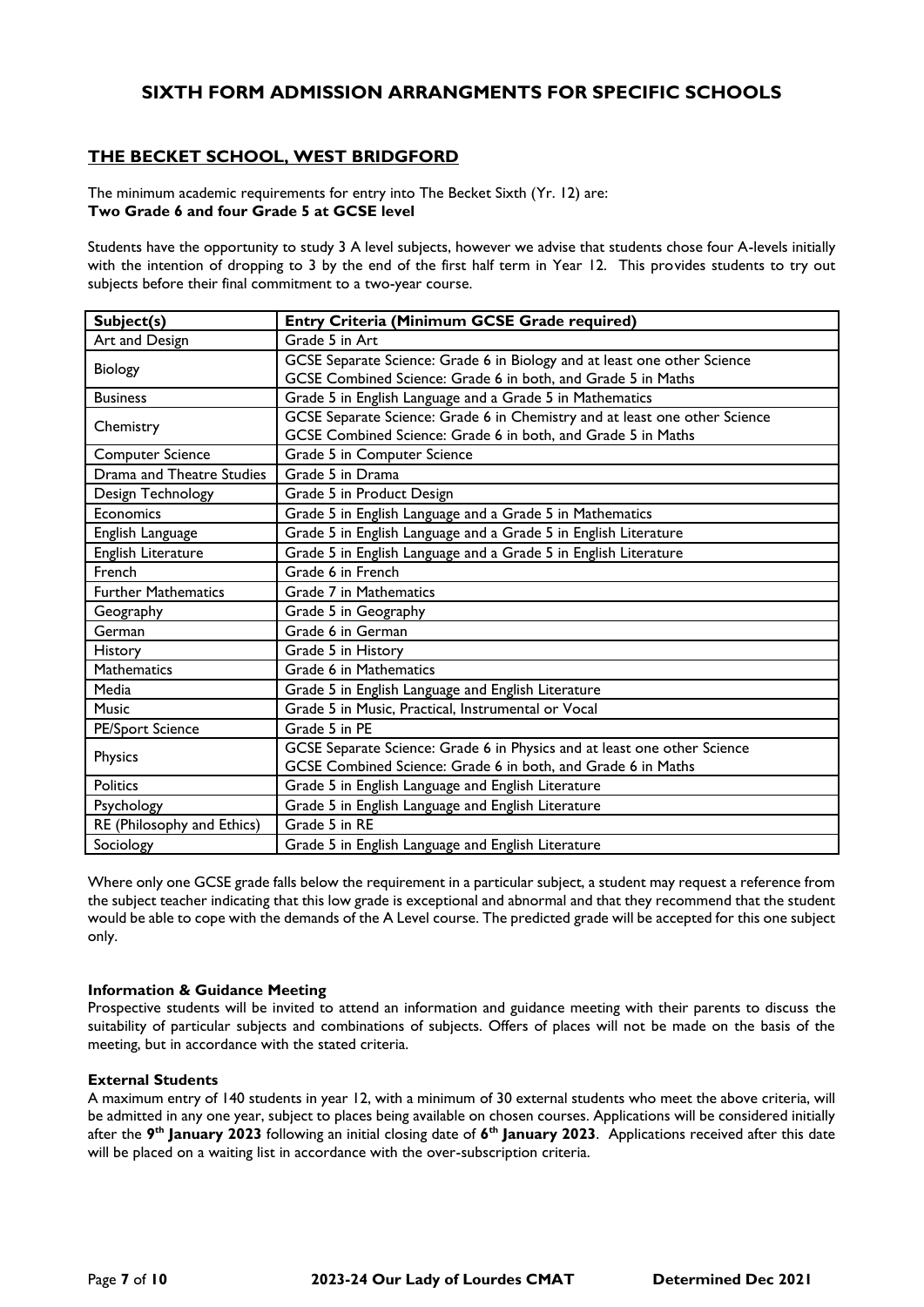# **Over-Subscription Criteria**

In the event of over-subscription places will be offered to applicants in the following order of preference:

1) Catholic pupils who are looked after or who were previously looked after but immediately after being looked after became subject to an adoption, residence or special guardianship order;

2) Baptised Catholics\*;

3) Looked after children or children who were previously looked after but immediately after being looked after became subject to an adoption, residence or special guardianship order;

4) Christians/Denominations other than Catholic, who can provide a certificate

either of baptism or dedication;

5) All other applicants.

\*A copy of Baptismal certificates must be submitted with applications to ensure correct categorisation.

Where a distinction has to be made within one of the above categories, preference will be given to siblings; then, as a tie break, distance from the student's home address (as defined by the Local Authority) to the Main Entrance of The Becket School "as the crow flies" will be used, preference being given to the shortest distance. In the event of two distances being equal, lots will be drawn and independently verified.

#### **Right of Appeal**

A formal appeal procedure is available in accordance with the provision of the School Standards and Framework Act 1998. If you wish to appeal against the decision (parents and students are able to appeal jointly or separately) you should inform the school, in writing, within 20 days of receiving your refusal of a place.

#### **Late Applications** (APPLICATIONS RECEIVED AFTER THE INITIAL CLOSING DATE)

Applicants will be placed on a waiting list as per the over-subscription criteria. After the final offer date of **17th March 2023** further offers may be made from the waiting list, based on the number of offers accepted and availability. Final numbers cannot be determined before September 2023.

The waiting list will be held open until **11th September 2023.**

# **ALL SAINTS' CATHOLIC ACADEMY, MANSFIELD**

All Saints' Catholic Voluntary Academy operates the only Catholic Sixth Form for the North Nottinghamshire area. As such, it has a responsibility to offer the benefits of a Sixth Form Education within a Christian environment to any student who is between the age 16 and 19. The minimum academic requirements for entry to the Sixth Form are 5 GCSEs at grade 4 or above including Maths and English Language or Literature together with the specific entry requirements for the subjects being studied.

## **Information and Guidance**

The overall capacity for admission into Yr. 12 is 100 with a maximum of 20 external students who meet the above criteria will be admitted subject to places being available on chosen courses.

All students at All Saints' applying to the Sixth Form will have an interview to discuss the suitability of subjects and combinations of subjects. Places will be allocated in accordance with the stated criteria.

#### **External students**

All external applicants will be invited to visit the school to discuss the options available to them, suitability of subject choices. Places will be allocated in accordance with the stated criteria.

Final offers will be made to students following the publication of GCSE results and will be subject to applicants satisfying the particular course and/or subject requirements which are detailed in the Sixth Form Prospectus and subject information leaflets.

#### **Over-subscription criteria**

In the event of over-subscription places will be offered to applicants in the following order of preference:

1) Catholic pupils who are looked after or who were previously looked after but immediately after being looked after became subject to an adoption, residence or special guardianship order; 2) Baptised Catholics\*;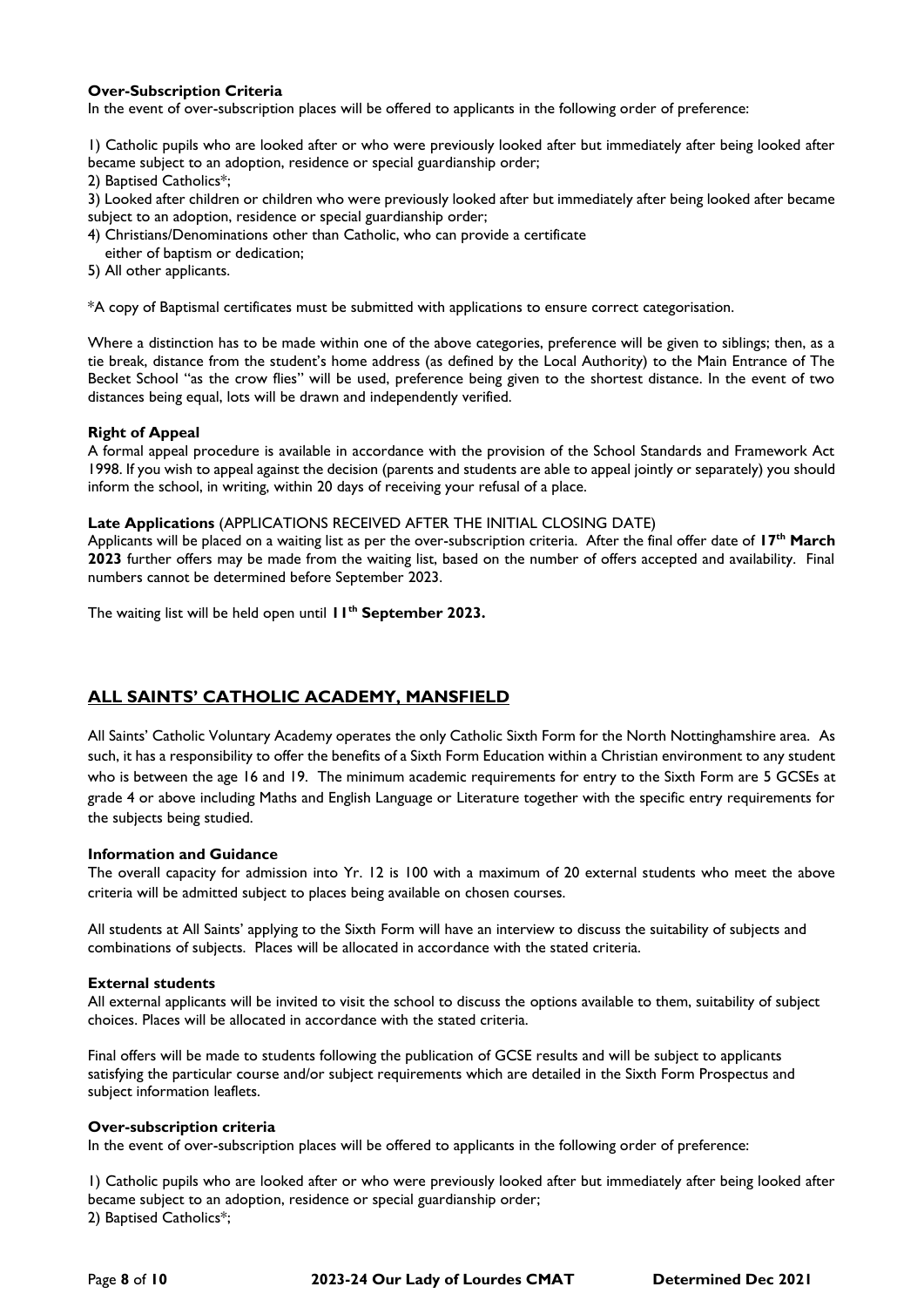3) Looked after children or children who were previously looked after but immediately after being looked after became subject to an adoption, residence or special guardianship order

4) Christians/Denominations other than Catholic, who can provide a certificate

- either of baptism or dedication;
- 5) All other applicants.

\*A copy of Baptismal certificates must be submitted with applications to ensure correct categorisation.

Where a distinction has to be made within one of the above categories, preference will be given to siblings, then, as a tie break, distance from the student's home address to the Main Entrance of All Saint's School "as the crow flies" will be used, preference being given to the shortest distance. In the event of two distances being equal measurements will be taken to the next decimal point. If measurements remain equal lots will be drawn and the process will be supervised and verified by someone independent of the academy.

#### **Right of Appeal**

A formal appeal procedure is available in accordance with the provision of the School Standards and Framework Act 1998. If you wish to appeal against the decision (parents and students are able to appeal jointly or separately) you should inform the school, in writing, within 20 school days of receiving your refusal of a place.

#### **Late Applications** (applications received after the initial closing date)

Applicants will be placed on a waiting list as per the over-subscription criteria. Final numbers cannot be determined before September 2023.

The waiting list will be held open until **September 2023.**

# **CHRIST THE KING CATHOLIC VOLUNTARY ACADEMY, ARNOLD**

The capacity for Year 12 for entry into the 6<sup>th</sup> Form at Christ the King Catholic Voluntary Academy is 75 with a minimum of 10 external students who meet the above criteria will be admitted subject to places being available on chosen courses.

- Internal students must predominantly show an Attitude to Learning score of at least 2 and an ATL of 1 or 2 in the subjects they wish to take
- External students must have a positive reference from their previous educational establishment
- Students require a minimum grade 5 in either English Language or English Literature. In total five grade 5's (or grade C) are required, including one or both of English Language or Literature
- Where applicable students need to secure a grade 5 (or C grade) at GCSE in the subject they wish to study

**Additional Academic Entry requirements** are dependent on option choices and are explained below:

- Students wishing to study Mathematics at A Level require a grade 6 at GCSE and those wishing to study Further Mathematics, a grade 7
- Modern Foreign Languages require a grade 6 at GCSE in that subject
- The following subjects require a grade 5 in Mathematics in addition to the minimum requirements: Biology, Business Studies, Chemistry, Geography, Physics and Psychology. Where students secure a high grade 4 in Maths access to these subjects will be made on an individual basis in discussion with subject teacher specialists
- Students who secure a grade 5 in English Language or Literature and a 4 in Maths and secure all other criteria as stipulated are eligible for the following subjects: Art, Drama, English Literature, History, IT, Media Studies, Music, PE, Religious Education, Sociology and Technology